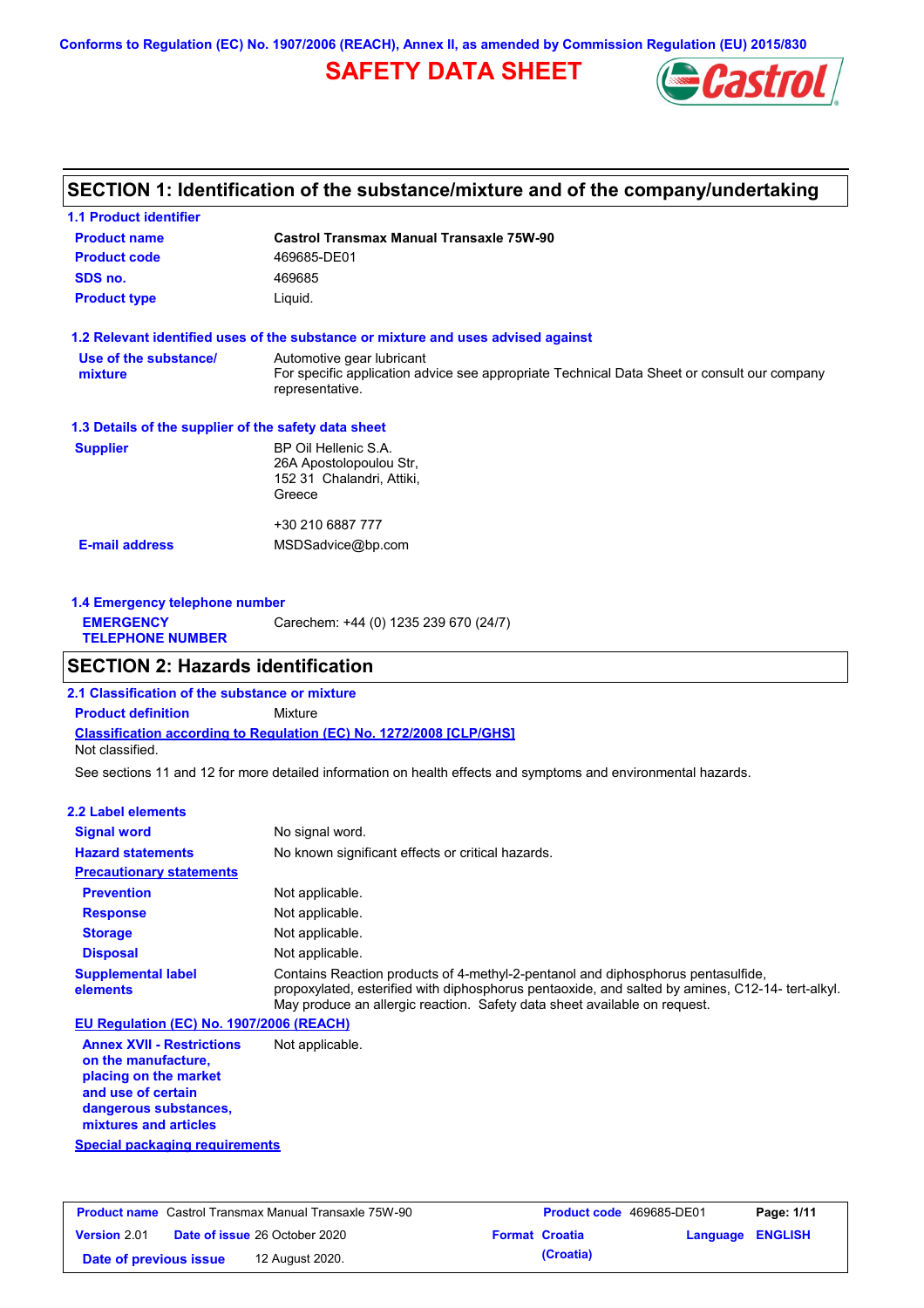# **SECTION 2: Hazards identification**

| <b>Containers to be fitted</b><br>with child-resistant<br>fastenings                                                     | Not applicable.                                                                                               |
|--------------------------------------------------------------------------------------------------------------------------|---------------------------------------------------------------------------------------------------------------|
| <b>Tactile warning of danger</b>                                                                                         | Not applicable.                                                                                               |
| 2.3 Other hazards                                                                                                        |                                                                                                               |
| <b>Results of PBT and vPvB</b><br>assessment                                                                             | Product does not meet the criteria for PBT or vPvB according to Regulation (EC) No. 1907/2006,<br>Annex XIII. |
| <b>Product meets the criteria</b><br>for PBT or vPvB according<br>to Regulation (EC) No.<br><b>1907/2006, Annex XIII</b> | This mixture does not contain any substances that are assessed to be a PBT or a vPvB.                         |
| Other hazards which do<br>not result in classification                                                                   | Defatting to the skin.                                                                                        |

### **SECTION 3: Composition/information on ingredients**

Mixture

#### **3.2 Mixtures**

**Product definition**

Synthetic base stock. Proprietary performance additives.

| <b>Product/ingredient</b><br>name                             | <b>Identifiers</b>                                                                   | $\%$      | <b>Regulation (EC) No.</b><br>1272/2008 [CLP] | <b>Type</b> |
|---------------------------------------------------------------|--------------------------------------------------------------------------------------|-----------|-----------------------------------------------|-------------|
| 1-Decene, homopolymer,<br>hydrogenated                        | REACH #: 01-2119486452-34<br>EC: 500-183-1<br>CAS: 68037-01-4                        | ≥25 - ≤50 | Asp. Tox. 1, H304                             | $[1]$       |
| Dec-1-ene, trimers, hydrogenated                              | REACH #: 01-2119493949-12<br>EC: 500-393-3<br>CAS: 157707-86-3                       | 225 - ≤50 | Asp. Tox. 1, H304                             | $[1]$       |
| Distillates (petroleum), solvent-<br>dewaxed heavy paraffinic | REACH #: 01-2119471299-27<br>EC: 265-169-7<br>CAS: 64742-65-0<br>Index: 649-474-00-6 | ≤10       | Asp. Tox. 1, H304                             | [1] [2]     |

**See Section 16 for the full text of the H statements declared above.**

**Type** 

[1] Substance classified with a health or environmental hazard

[2] Substance with a workplace exposure limit

[3] Substance meets the criteria for PBT according to Regulation (EC) No. 1907/2006, Annex XIII

[4] Substance meets the criteria for vPvB according to Regulation (EC) No. 1907/2006, Annex XIII

[5] Substance of equivalent concern

[6] Additional disclosure due to company policy

Occupational exposure limits, if available, are listed in Section 8.

### **SECTION 4: First aid measures**

### **4.1 Description of first aid measures**

| Eye contact                       | In case of contact, immediately flush eyes with plenty of water for at least 15 minutes. Eyelids<br>should be held away from the eyeball to ensure thorough rinsing. Check for and remove any<br>contact lenses. Get medical attention. |
|-----------------------------------|-----------------------------------------------------------------------------------------------------------------------------------------------------------------------------------------------------------------------------------------|
| <b>Skin contact</b>               | Wash skin thoroughly with soap and water or use recognised skin cleanser. Remove<br>contaminated clothing and shoes. Wash clothing before reuse. Clean shoes thoroughly before<br>reuse. Get medical attention if irritation develops.  |
| <b>Inhalation</b>                 | If inhaled, remove to fresh air. Get medical attention if symptoms occur.                                                                                                                                                               |
| <b>Ingestion</b>                  | Do not induce vomiting unless directed to do so by medical personnel. Get medical attention if<br>symptoms occur.                                                                                                                       |
| <b>Protection of first-aiders</b> | No action shall be taken involving any personal risk or without suitable training.                                                                                                                                                      |

#### **4.2 Most important symptoms and effects, both acute and delayed**

See Section 11 for more detailed information on health effects and symptoms.

### **Potential acute health effects**

| <b>Inhalation</b><br>Vapour inhalation under ambient conditions is not normally a problem due to low vapour<br>pressure. |                                                              |  |                                 |                         |            |
|--------------------------------------------------------------------------------------------------------------------------|--------------------------------------------------------------|--|---------------------------------|-------------------------|------------|
|                                                                                                                          | <b>Product name</b> Castrol Transmax Manual Transaxle 75W-90 |  | <b>Product code</b> 469685-DE01 |                         | Page: 2/11 |
| <b>Version 2.01</b>                                                                                                      | <b>Date of issue 26 October 2020</b>                         |  | <b>Format Croatia</b>           | <b>Language ENGLISH</b> |            |
| Date of previous issue                                                                                                   | 12 August 2020.                                              |  | (Croatia)                       |                         |            |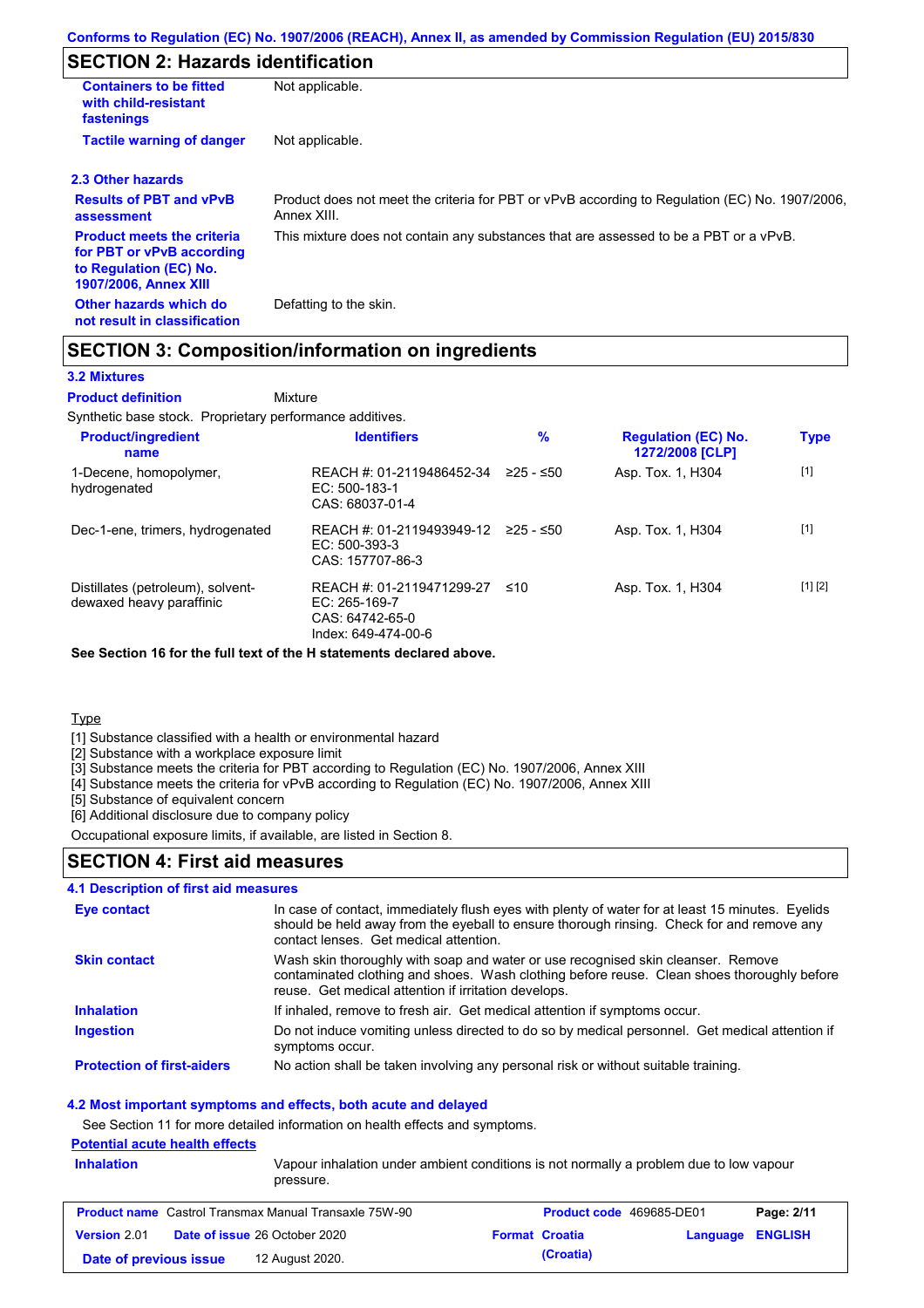## **Conforms to Regulation (EC) No. 1907/2006 (REACH), Annex II, as amended by Commission Regulation (EU) 2015/830**

# **SECTION 4: First aid measures**

| <b>Ingestion</b>    | No known significant effects or critical hazards.                                                                 |
|---------------------|-------------------------------------------------------------------------------------------------------------------|
| <b>Skin contact</b> | Defatting to the skin. May cause skin dryness and irritation.                                                     |
| <b>Eye contact</b>  | No known significant effects or critical hazards.                                                                 |
|                     | Delayed and immediate effects as well as chronic effects from short and long-term exposure                        |
| <b>Inhalation</b>   | Overexposure to the inhalation of airborne droplets or aerosols may cause irritation of the<br>respiratory tract. |
| <b>Ingestion</b>    | Ingestion of large quantities may cause nausea and diarrhoea.                                                     |
| <b>Skin contact</b> | Prolonged or repeated contact can defat the skin and lead to irritation and/or dermatitis.                        |
| Eye contact         | Potential risk of transient stinging or redness if accidental eye contact occurs.                                 |
|                     |                                                                                                                   |

### **4.3 Indication of any immediate medical attention and special treatment needed**

| <b>Notes to physician</b>                                 | Treatment should in general be symptomatic and directed to relieving any effects.                                                                                                                                                                                                                                                                                 |  |  |  |
|-----------------------------------------------------------|-------------------------------------------------------------------------------------------------------------------------------------------------------------------------------------------------------------------------------------------------------------------------------------------------------------------------------------------------------------------|--|--|--|
| <b>SECTION 5: Firefighting measures</b>                   |                                                                                                                                                                                                                                                                                                                                                                   |  |  |  |
| 5.1 Extinguishing media                                   |                                                                                                                                                                                                                                                                                                                                                                   |  |  |  |
| <b>Suitable extinguishing</b><br>media                    | In case of fire, use foam, dry chemical or carbon dioxide extinguisher or spray.                                                                                                                                                                                                                                                                                  |  |  |  |
| <b>Unsuitable extinguishing</b><br>media                  | Do not use water jet. The use of a water jet may cause the fire to spread by splashing the<br>burning product.                                                                                                                                                                                                                                                    |  |  |  |
| 5.2 Special hazards arising from the substance or mixture |                                                                                                                                                                                                                                                                                                                                                                   |  |  |  |
| <b>Hazards from the</b><br>substance or mixture           | In a fire or if heated, a pressure increase will occur and the container may burst.                                                                                                                                                                                                                                                                               |  |  |  |
| <b>Hazardous combustion</b>                               | Combustion products may include the following:                                                                                                                                                                                                                                                                                                                    |  |  |  |
| products                                                  | carbon oxides (CO, CO <sub>2</sub> ) (carbon monoxide, carbon dioxide)                                                                                                                                                                                                                                                                                            |  |  |  |
| <b>5.3 Advice for firefighters</b>                        |                                                                                                                                                                                                                                                                                                                                                                   |  |  |  |
| <b>Special precautions for</b><br>fire-fighters           | No action shall be taken involving any personal risk or without suitable training. Promptly<br>isolate the scene by removing all persons from the vicinity of the incident if there is a fire.                                                                                                                                                                    |  |  |  |
| <b>Special protective</b><br>equipment for fire-fighters  | Fire-fighters should wear appropriate protective equipment and self-contained breathing<br>apparatus (SCBA) with a full face-piece operated in positive pressure mode. Clothing for fire-<br>fighters (including helmets, protective boots and gloves) conforming to European standard EN<br>469 will provide a basic level of protection for chemical incidents. |  |  |  |

# **SECTION 6: Accidental release measures**

|                                                          | 6.1 Personal precautions, protective equipment and emergency procedures                                                                                                                                                                                                                                                                                                                        |
|----------------------------------------------------------|------------------------------------------------------------------------------------------------------------------------------------------------------------------------------------------------------------------------------------------------------------------------------------------------------------------------------------------------------------------------------------------------|
| For non-emergency<br>personnel                           | No action shall be taken involving any personal risk or without suitable training. Evacuate<br>surrounding areas. Keep unnecessary and unprotected personnel from entering. Do not touch<br>or walk through spilt material. Floors may be slippery; use care to avoid falling. Put on<br>appropriate personal protective equipment.                                                            |
| For emergency responders                                 | If specialised clothing is required to deal with the spillage, take note of any information in<br>Section 8 on suitable and unsuitable materials. See also the information in "For non-<br>emergency personnel".                                                                                                                                                                               |
| <b>6.2 Environmental</b><br><b>precautions</b>           | Avoid dispersal of spilt material and runoff and contact with soil, waterways, drains and sewers.<br>Inform the relevant authorities if the product has caused environmental pollution (sewers,<br>waterways, soil or air).                                                                                                                                                                    |
| 6.3 Methods and material for containment and cleaning up |                                                                                                                                                                                                                                                                                                                                                                                                |
| <b>Small spill</b>                                       | Stop leak if without risk. Move containers from spill area. Absorb with an inert material and<br>place in an appropriate waste disposal container. Dispose of via a licensed waste disposal<br>contractor.                                                                                                                                                                                     |
| <b>Large spill</b>                                       | Stop leak if without risk. Move containers from spill area. Prevent entry into sewers, water<br>courses, basements or confined areas. Contain and collect spillage with non-combustible,<br>absorbent material e.g. sand, earth, vermiculite or diatomaceous earth and place in container<br>for disposal according to local regulations. Dispose of via a licensed waste disposal contractor. |

| <b>Product name</b> Castrol Transmax Manual Transaxle 75W-90 |  | <b>Product code</b> 469685-DE01      |  | Page: 3/11            |                         |  |
|--------------------------------------------------------------|--|--------------------------------------|--|-----------------------|-------------------------|--|
| <b>Version 2.01</b>                                          |  | <b>Date of issue 26 October 2020</b> |  | <b>Format Croatia</b> | <b>Language ENGLISH</b> |  |
| Date of previous issue                                       |  | 12 August 2020.                      |  | (Croatia)             |                         |  |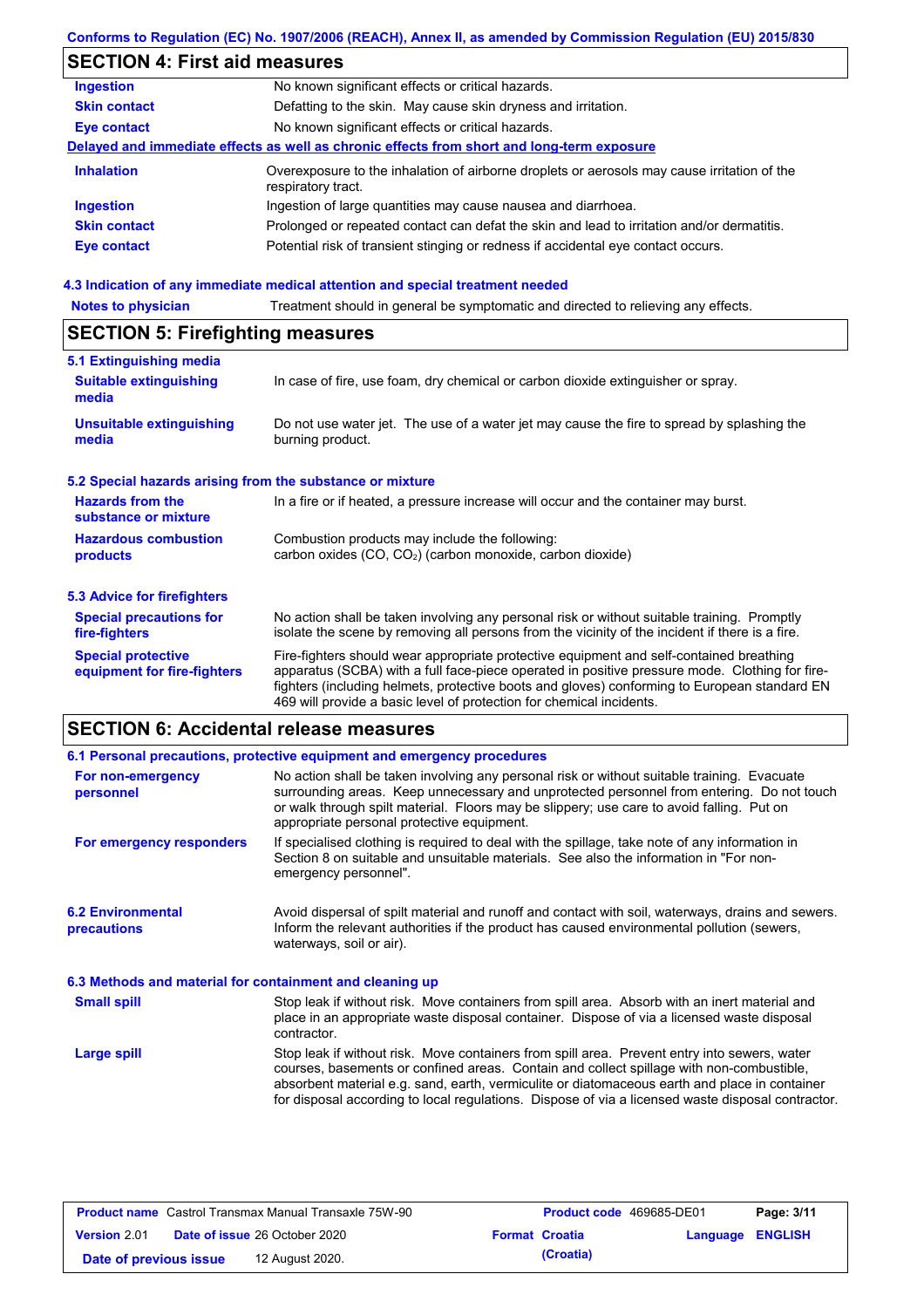### **SECTION 6: Accidental release measures**

| 6.4 Reference to other | See Section 1 for emergency contact information.                            |
|------------------------|-----------------------------------------------------------------------------|
| sections               | See Section 5 for firefighting measures.                                    |
|                        | See Section 8 for information on appropriate personal protective equipment. |
|                        | See Section 12 for environmental precautions.                               |
|                        | See Section 13 for additional waste treatment information.                  |
|                        |                                                                             |

## **SECTION 7: Handling and storage**

| 7.1 Precautions for safe handling                                                    |                                                                                                                                                                                                                                                                                                                                                                                                                                                                                          |
|--------------------------------------------------------------------------------------|------------------------------------------------------------------------------------------------------------------------------------------------------------------------------------------------------------------------------------------------------------------------------------------------------------------------------------------------------------------------------------------------------------------------------------------------------------------------------------------|
| <b>Protective measures</b>                                                           | Put on appropriate personal protective equipment.                                                                                                                                                                                                                                                                                                                                                                                                                                        |
| <b>Advice on general</b><br>occupational hygiene                                     | Eating, drinking and smoking should be prohibited in areas where this material is handled.<br>stored and processed. Wash thoroughly after handling. Remove contaminated clothing and<br>protective equipment before entering eating areas. See also Section 8 for additional<br>information on hygiene measures.                                                                                                                                                                         |
| <b>7.2 Conditions for safe</b><br>storage, including any<br><i>incompatibilities</i> | Store in accordance with local requiations. Store in a dry, cool and well-ventilated area, away<br>from incompatible materials (see Section 10). Keep away from heat and direct sunlight. Keep<br>container tightly closed and sealed until ready for use. Containers that have been opened must<br>be carefully resealed and kept upright to prevent leakage. Store and use only in equipment/<br>containers designed for use with this product. Do not store in unlabelled containers. |
| <b>Not suitable</b>                                                                  | Prolonged exposure to elevated temperature.                                                                                                                                                                                                                                                                                                                                                                                                                                              |
| 7.3 Specific end use(s)                                                              |                                                                                                                                                                                                                                                                                                                                                                                                                                                                                          |
| <b>Recommendations</b>                                                               | See section 1.2 and Exposure scenarios in annex, if applicable.                                                                                                                                                                                                                                                                                                                                                                                                                          |
|                                                                                      | CECTICH 0. Evening controlate and probable attack                                                                                                                                                                                                                                                                                                                                                                                                                                        |

### **SECTION 8: Exposure controls/personal protection**

#### **8.1 Control parameters**

#### **Occupational exposure limits**

Whilst specific OELs for certain components may be shown in this section, other components may be present in any mist, vapour or dust produced. Therefore, the specific OELs may not be applicable to the product as a whole and are provided for guidance only.

**Recommended monitoring procedures**

If this product contains ingredients with exposure limits, personal, workplace atmosphere or biological monitoring may be required to determine the effectiveness of the ventilation or other control measures and/or the necessity to use respiratory protective equipment. Reference should be made to monitoring standards, such as the following: European Standard EN 689 (Workplace atmospheres - Guidance for the assessment of exposure by inhalation to chemical agents for comparison with limit values and measurement strategy) European Standard EN 14042 (Workplace atmospheres - Guide for the application and use of procedures for the assessment of exposure to chemical and biological agents) European Standard EN 482 (Workplace atmospheres - General requirements for the performance of procedures for the measurement of chemical agents) Reference to national guidance documents for methods for the determination of hazardous substances will also be required.

### **Derived No Effect Level**

No DNELs/DMELs available.

#### **Predicted No Effect Concentration**

No PNECs available

| <b>Appropriate engineering</b><br><b>controls</b>            | Provide exhaust ventilation or other engineering controls to keep the relevant airborne<br>concentrations below their respective occupational exposure limits.<br>All activities involving chemicals should be assessed for their risks to health, to ensure<br>exposures are adequately controlled. Personal protective equipment should only be considered<br>after other forms of control measures (e.g. engineering controls) have been suitably evaluated.<br>Personal protective equipment should conform to appropriate standards, be suitable for use, be<br>kept in good condition and properly maintained.<br>Your supplier of personal protective equipment should be consulted for advice on selection and<br>appropriate standards. For further information contact your national organisation for standards.<br>The final choice of protective equipment will depend upon a risk assessment. It is important to<br>ensure that all items of personal protective equipment are compatible. |                          |          |                |
|--------------------------------------------------------------|---------------------------------------------------------------------------------------------------------------------------------------------------------------------------------------------------------------------------------------------------------------------------------------------------------------------------------------------------------------------------------------------------------------------------------------------------------------------------------------------------------------------------------------------------------------------------------------------------------------------------------------------------------------------------------------------------------------------------------------------------------------------------------------------------------------------------------------------------------------------------------------------------------------------------------------------------------------------------------------------------------|--------------------------|----------|----------------|
| <b>Individual protection measures</b>                        |                                                                                                                                                                                                                                                                                                                                                                                                                                                                                                                                                                                                                                                                                                                                                                                                                                                                                                                                                                                                         |                          |          |                |
| <b>Hygiene measures</b>                                      | Wash hands, forearms and face thoroughly after handling chemical products, before eating,<br>smoking and using the lavatory and at the end of the working period. Ensure that eyewash<br>stations and safety showers are close to the workstation location.                                                                                                                                                                                                                                                                                                                                                                                                                                                                                                                                                                                                                                                                                                                                             |                          |          |                |
| <b>Respiratory protection</b>                                |                                                                                                                                                                                                                                                                                                                                                                                                                                                                                                                                                                                                                                                                                                                                                                                                                                                                                                                                                                                                         |                          |          |                |
| <b>Product name</b> Castrol Transmax Manual Transaxle 75W-90 |                                                                                                                                                                                                                                                                                                                                                                                                                                                                                                                                                                                                                                                                                                                                                                                                                                                                                                                                                                                                         | Product code 469685-DE01 |          | Page: 4/11     |
| <b>Version 2.01</b>                                          | <b>Date of issue 26 October 2020</b>                                                                                                                                                                                                                                                                                                                                                                                                                                                                                                                                                                                                                                                                                                                                                                                                                                                                                                                                                                    | <b>Format Croatia</b>    | Language | <b>ENGLISH</b> |

**Date of previous issue (Croatia)** 12 August 2020.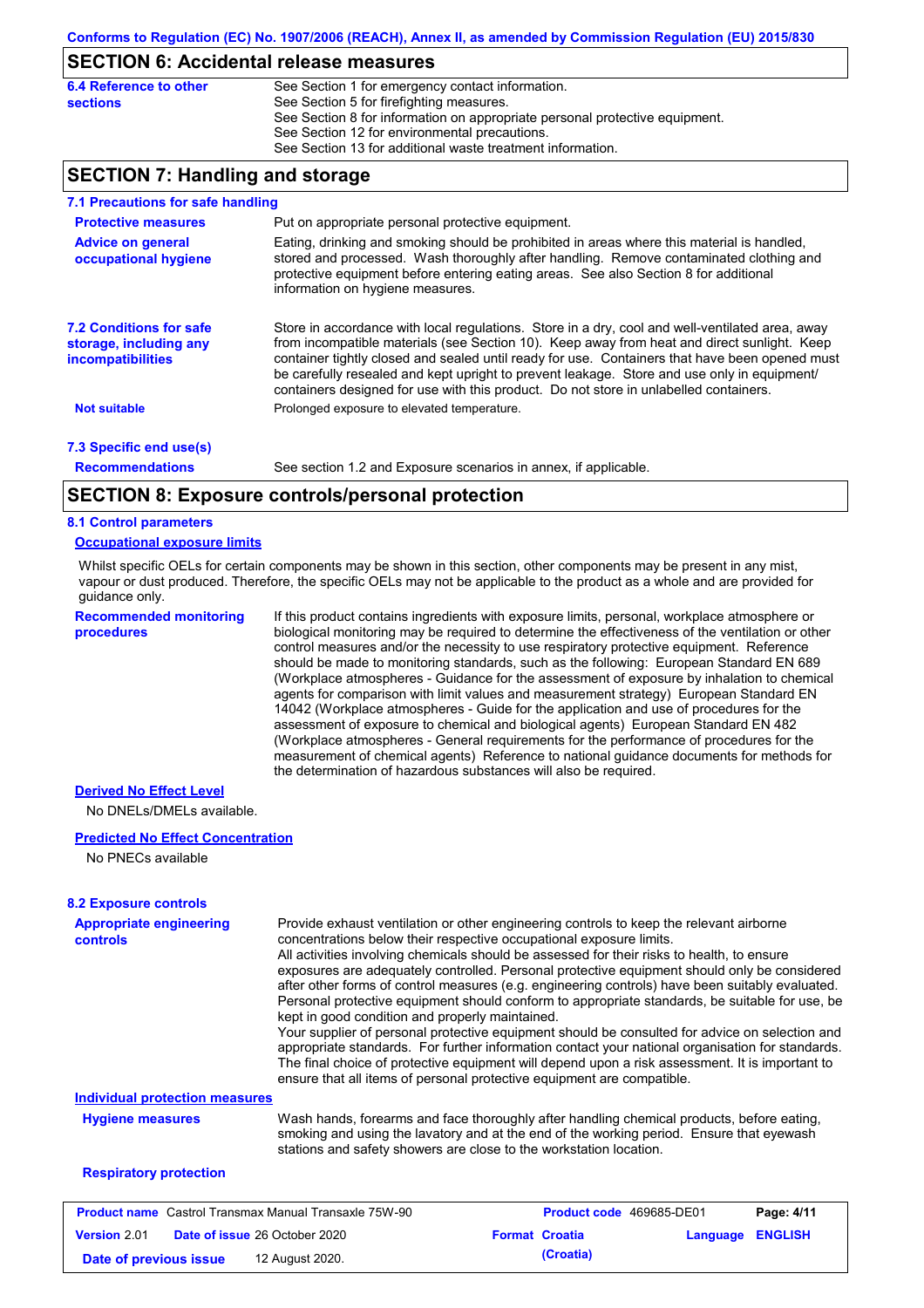# **SECTION 8: Exposure controls/personal protection**

|                            | In case of insufficient ventilation, wear suitable respiratory equipment.<br>The correct choice of respiratory protection depends upon the chemicals being handled, the<br>conditions of work and use, and the condition of the respiratory equipment. Safety procedures<br>should be developed for each intended application. Respiratory protection equipment should<br>therefore be chosen in consultation with the supplier/manufacturer and with a full assessment<br>of the working conditions.                                                                                                                                             |
|----------------------------|---------------------------------------------------------------------------------------------------------------------------------------------------------------------------------------------------------------------------------------------------------------------------------------------------------------------------------------------------------------------------------------------------------------------------------------------------------------------------------------------------------------------------------------------------------------------------------------------------------------------------------------------------|
| <b>Eye/face protection</b> | Safety glasses with side shields.                                                                                                                                                                                                                                                                                                                                                                                                                                                                                                                                                                                                                 |
| <b>Skin protection</b>     |                                                                                                                                                                                                                                                                                                                                                                                                                                                                                                                                                                                                                                                   |
| <b>Hand protection</b>     | <b>General Information:</b>                                                                                                                                                                                                                                                                                                                                                                                                                                                                                                                                                                                                                       |
|                            | Because specific work environments and material handling practices vary, safety procedures<br>should be developed for each intended application. The correct choice of protective gloves<br>depends upon the chemicals being handled, and the conditions of work and use. Most gloves<br>provide protection for only a limited time before they must be discarded and replaced (even the<br>best chemically resistant gloves will break down after repeated chemical exposures).                                                                                                                                                                  |
|                            | Gloves should be chosen in consultation with the supplier / manufacturer and taking account of<br>a full assessment of the working conditions.                                                                                                                                                                                                                                                                                                                                                                                                                                                                                                    |
|                            | Recommended: Nitrile gloves.<br><b>Breakthrough time:</b>                                                                                                                                                                                                                                                                                                                                                                                                                                                                                                                                                                                         |
|                            | Breakthrough time data are generated by glove manufacturers under laboratory test conditions<br>and represent how long a glove can be expected to provide effective permeation resistance. It<br>is important when following breakthrough time recommendations that actual workplace<br>conditions are taken into account. Always consult with your glove supplier for up-to-date<br>technical information on breakthrough times for the recommended glove type.<br>Our recommendations on the selection of gloves are as follows:                                                                                                                |
|                            | Continuous contact:                                                                                                                                                                                                                                                                                                                                                                                                                                                                                                                                                                                                                               |
|                            | Gloves with a minimum breakthrough time of 240 minutes, or >480 minutes if suitable gloves<br>can be obtained.                                                                                                                                                                                                                                                                                                                                                                                                                                                                                                                                    |
|                            | If suitable gloves are not available to offer that level of protection, gloves with shorter<br>breakthrough times may be acceptable as long as appropriate glove maintenance and<br>replacement regimes are determined and adhered to.                                                                                                                                                                                                                                                                                                                                                                                                            |
|                            | Short-term / splash protection:                                                                                                                                                                                                                                                                                                                                                                                                                                                                                                                                                                                                                   |
|                            | Recommended breakthrough times as above.<br>It is recognised that for short-term, transient exposures, gloves with shorter breakthrough times<br>may commonly be used. Therefore, appropriate maintenance and replacement regimes must<br>be determined and rigorously followed.                                                                                                                                                                                                                                                                                                                                                                  |
|                            | <b>Glove Thickness:</b>                                                                                                                                                                                                                                                                                                                                                                                                                                                                                                                                                                                                                           |
|                            | For general applications, we recommend gloves with a thickness typically greater than 0.35 mm.                                                                                                                                                                                                                                                                                                                                                                                                                                                                                                                                                    |
|                            | It should be emphasised that glove thickness is not necessarily a good predictor of glove<br>resistance to a specific chemical, as the permeation efficiency of the glove will be dependent<br>on the exact composition of the glove material. Therefore, glove selection should also be based<br>on consideration of the task requirements and knowledge of breakthrough times.<br>Glove thickness may also vary depending on the glove manufacturer, the glove type and the<br>glove model. Therefore, the manufacturers' technical data should always be taken into account<br>to ensure selection of the most appropriate glove for the task. |
|                            | Note: Depending on the activity being conducted, gloves of varying thickness may be required<br>for specific tasks. For example:                                                                                                                                                                                                                                                                                                                                                                                                                                                                                                                  |
|                            | • Thinner gloves (down to 0.1 mm or less) may be required where a high degree of manual<br>dexterity is needed. However, these gloves are only likely to give short duration protection and<br>would normally be just for single use applications, then disposed of.                                                                                                                                                                                                                                                                                                                                                                              |
|                            | • Thicker gloves (up to 3 mm or more) may be required where there is a mechanical (as well<br>as a chemical) risk i.e. where there is abrasion or puncture potential.                                                                                                                                                                                                                                                                                                                                                                                                                                                                             |

| <b>Product name</b> Castrol Transmax Manual Transaxle 75W-90 |  | <b>Product code</b> 469685-DE01      |  | Page: 5/11            |                         |  |
|--------------------------------------------------------------|--|--------------------------------------|--|-----------------------|-------------------------|--|
| Version 2.01                                                 |  | <b>Date of issue 26 October 2020</b> |  | <b>Format Croatia</b> | <b>Language ENGLISH</b> |  |
| Date of previous issue                                       |  | 12 August 2020.                      |  | (Croatia)             |                         |  |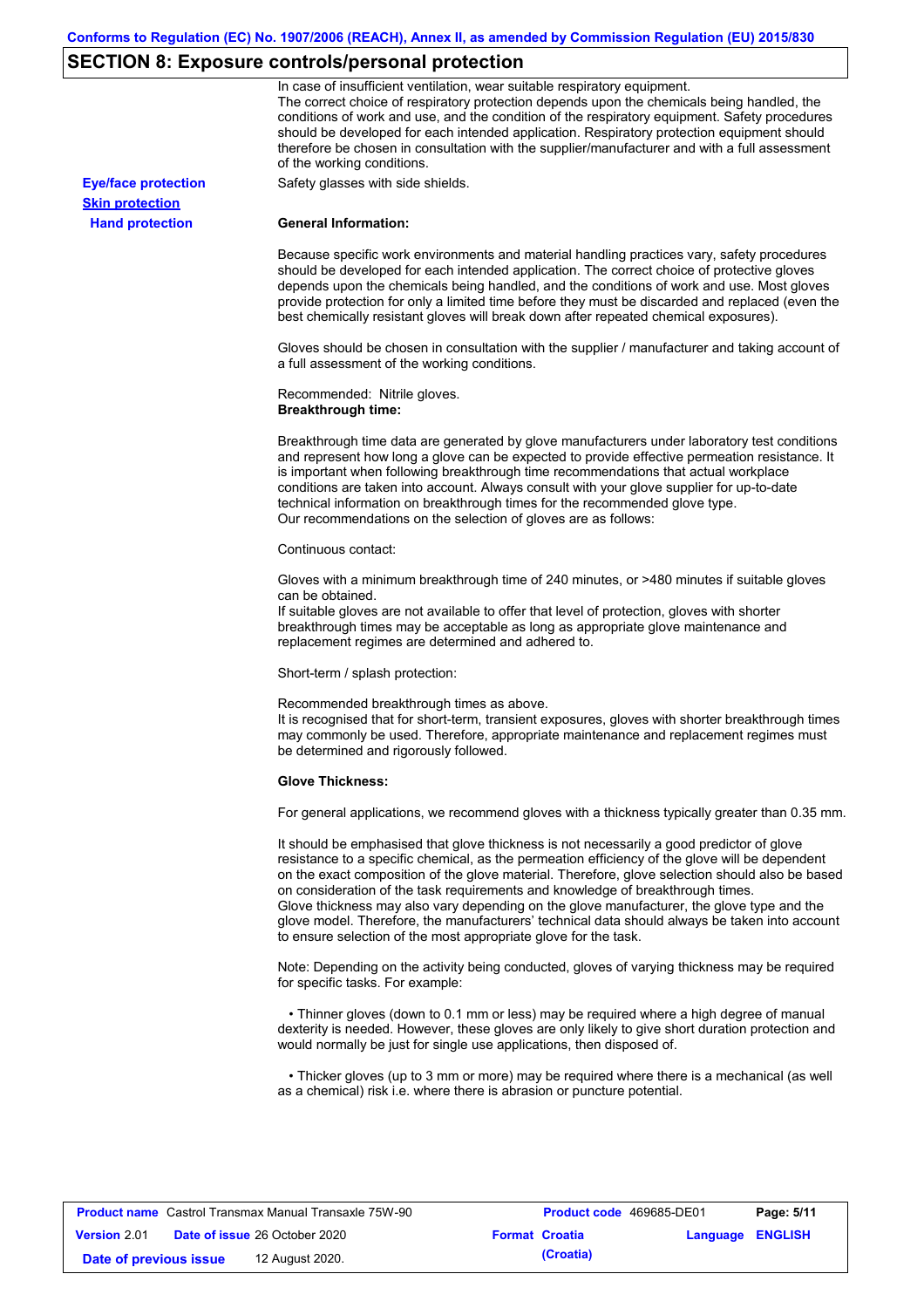# **SECTION 8: Exposure controls/personal protection**

| <b>Skin and body</b>                      | Use of protective clothing is good industrial practice.                                                                                                                                                                                                                                                                                                                                                               |
|-------------------------------------------|-----------------------------------------------------------------------------------------------------------------------------------------------------------------------------------------------------------------------------------------------------------------------------------------------------------------------------------------------------------------------------------------------------------------------|
|                                           | Personal protective equipment for the body should be selected based on the task being<br>performed and the risks involved and should be approved by a specialist before handling this<br>product.                                                                                                                                                                                                                     |
|                                           | Cotton or polyester/cotton overalls will only provide protection against light superficial<br>contamination that will not soak through to the skin. Overalls should be laundered on a regular<br>basis. When the risk of skin exposure is high (e.g. when cleaning up spillages or if there is a<br>risk of splashing) then chemical resistant aprons and/or impervious chemical suits and boots<br>will be required. |
| <b>Refer to standards:</b>                | Respiratory protection: EN 529<br>Gloves: EN 420, EN 374<br>Eye protection: EN 166<br>Filtering half-mask: EN 149<br>Filtering half-mask with valve: EN 405<br>Half-mask: EN 140 plus filter<br>Full-face mask: EN 136 plus filter<br>Particulate filters: EN 143<br>Gas/combined filters: EN 14387                                                                                                                   |
| <b>Environmental exposure</b><br>controls | Emissions from ventilation or work process equipment should be checked to ensure they<br>comply with the requirements of environmental protection legislation. In some cases, fume<br>scrubbers, filters or engineering modifications to the process equipment will be necessary to<br>reduce emissions to acceptable levels.                                                                                         |

# **SECTION 9: Physical and chemical properties**

### **9.1 Information on basic physical and chemical properties**

| <b>Appearance</b>                                      |                                                                                                                                           |
|--------------------------------------------------------|-------------------------------------------------------------------------------------------------------------------------------------------|
| <b>Physical state</b>                                  | Liquid.                                                                                                                                   |
| <b>Colour</b>                                          | Amber                                                                                                                                     |
| Odour                                                  | Not available.                                                                                                                            |
| <b>Odour threshold</b>                                 | Not available.                                                                                                                            |
| pH                                                     | Not available.                                                                                                                            |
| <b>Melting point/freezing point</b>                    | Not available.                                                                                                                            |
| <b>Initial boiling point and boiling</b><br>range      | Not available.                                                                                                                            |
| <b>Pour point</b>                                      | $-51 °C$                                                                                                                                  |
| <b>Flash point</b>                                     | Open cup: >180°C (>356°F) [Cleveland.]                                                                                                    |
| <b>Evaporation rate</b>                                | Not available.                                                                                                                            |
| <b>Flammability (solid, gas)</b>                       | Not available.                                                                                                                            |
| <b>Upper/lower flammability or</b><br>explosive limits | Not available.                                                                                                                            |
| <b>Vapour pressure</b>                                 | Not available.                                                                                                                            |
| <b>Vapour density</b>                                  | Not available.                                                                                                                            |
| <b>Relative density</b>                                | Not available.                                                                                                                            |
| <b>Density</b>                                         | <1000 kg/m <sup>3</sup> (<1 g/cm <sup>3</sup> ) at 15 <sup>°</sup> C                                                                      |
| <b>Solubility(ies)</b>                                 | insoluble in water.                                                                                                                       |
| <b>Partition coefficient: n-octanol/</b><br>water      | Not available.                                                                                                                            |
| <b>Auto-ignition temperature</b>                       | Not available.                                                                                                                            |
| <b>Decomposition temperature</b>                       | Not available.                                                                                                                            |
| <b>Viscosity</b>                                       | Kinematic: 77.58 mm <sup>2</sup> /s (77.58 cSt) at 40 $^{\circ}$ C<br>Kinematic: 14.63 mm <sup>2</sup> /s (14.63 cSt) at 100 $^{\circ}$ C |
| <b>Explosive properties</b>                            | Not available.                                                                                                                            |
| <b>Oxidising properties</b>                            | Not available.                                                                                                                            |
|                                                        |                                                                                                                                           |

### **9.2 Other information**

No additional information.

| <b>Product name</b> Castrol Transmax Manual Transaxle 75W-90 |  |                                      | <b>Product code</b> 469685-DE01 |                         | Page: 6/11 |
|--------------------------------------------------------------|--|--------------------------------------|---------------------------------|-------------------------|------------|
| <b>Version 2.01</b>                                          |  | <b>Date of issue 26 October 2020</b> | <b>Format Croatia</b>           | <b>Language ENGLISH</b> |            |
| Date of previous issue                                       |  | 12 August 2020.                      | (Croatia)                       |                         |            |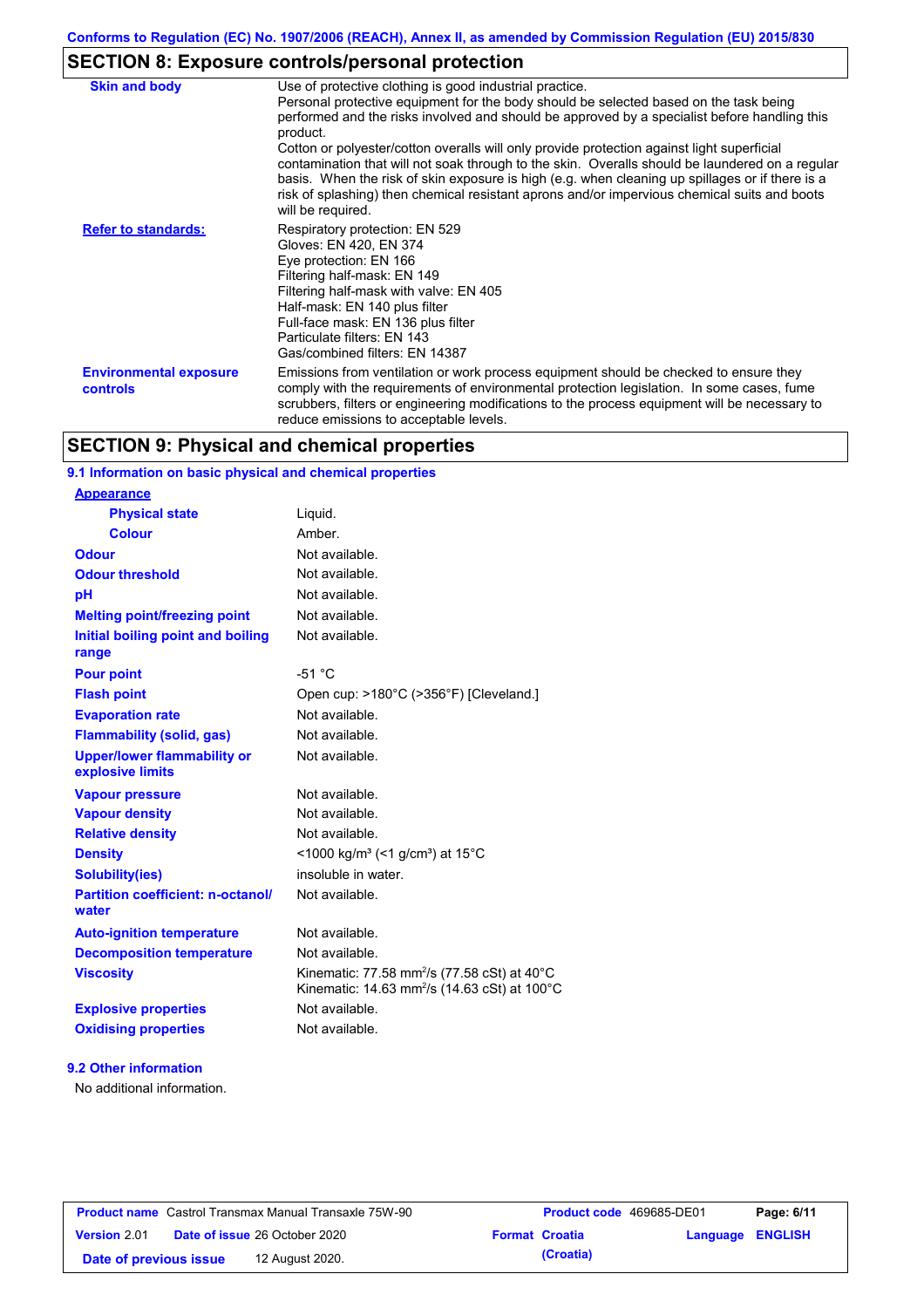| <b>SECTION 10: Stability and reactivity</b>       |                                                                                                                                                                         |  |  |
|---------------------------------------------------|-------------------------------------------------------------------------------------------------------------------------------------------------------------------------|--|--|
| <b>10.1 Reactivity</b>                            | No specific test data available for this product. Refer to Conditions to avoid and Incompatible<br>materials for additional information.                                |  |  |
| <b>10.2 Chemical stability</b>                    | The product is stable.                                                                                                                                                  |  |  |
| <b>10.3 Possibility of</b><br>hazardous reactions | Under normal conditions of storage and use, hazardous reactions will not occur.<br>Under normal conditions of storage and use, hazardous polymerisation will not occur. |  |  |
| <b>10.4 Conditions to avoid</b>                   | Avoid all possible sources of ignition (spark or flame).                                                                                                                |  |  |
| 10.5 Incompatible materials                       | Reactive or incompatible with the following materials: oxidising materials.                                                                                             |  |  |
| <b>10.6 Hazardous</b><br>decomposition products   | Under normal conditions of storage and use, hazardous decomposition products should not be<br>produced.                                                                 |  |  |

# **SECTION 11: Toxicological information**

| 11.1 Information on toxicological effects          |                                                                                                                             |
|----------------------------------------------------|-----------------------------------------------------------------------------------------------------------------------------|
| <b>Acute toxicity estimates</b>                    |                                                                                                                             |
| Not available.                                     |                                                                                                                             |
| <b>Information on likely</b><br>routes of exposure | Routes of entry anticipated: Dermal, Inhalation.                                                                            |
| <b>Potential acute health effects</b>              |                                                                                                                             |
| <b>Inhalation</b>                                  | Vapour inhalation under ambient conditions is not normally a problem due to low vapour<br>pressure.                         |
| <b>Ingestion</b>                                   | No known significant effects or critical hazards.                                                                           |
| <b>Skin contact</b>                                | Defatting to the skin. May cause skin dryness and irritation.                                                               |
| <b>Eye contact</b>                                 | No known significant effects or critical hazards.                                                                           |
|                                                    | Symptoms related to the physical, chemical and toxicological characteristics                                                |
| <b>Inhalation</b>                                  | May be harmful by inhalation if exposure to vapour, mists or fumes resulting from thermal<br>decomposition products occurs. |
| <b>Ingestion</b>                                   | No specific data.                                                                                                           |
| <b>Skin contact</b>                                | Adverse symptoms may include the following:<br>irritation<br>dryness<br>cracking                                            |
| <b>Eye contact</b>                                 | No specific data.                                                                                                           |
|                                                    | Delayed and immediate effects as well as chronic effects from short and long-term exposure                                  |
| <b>Inhalation</b>                                  | Overexposure to the inhalation of airborne droplets or aerosols may cause irritation of the<br>respiratory tract.           |
| <b>Ingestion</b>                                   | Ingestion of large quantities may cause nausea and diarrhoea.                                                               |
| <b>Skin contact</b>                                | Prolonged or repeated contact can defat the skin and lead to irritation and/or dermatitis.                                  |
| <b>Eye contact</b>                                 | Potential risk of transient stinging or redness if accidental eye contact occurs.                                           |
| <b>Potential chronic health effects</b>            |                                                                                                                             |
| <b>General</b>                                     | No known significant effects or critical hazards.                                                                           |
| <b>Carcinogenicity</b>                             | No known significant effects or critical hazards.                                                                           |
| <b>Mutagenicity</b>                                | No known significant effects or critical hazards.                                                                           |
| <b>Developmental effects</b>                       | No known significant effects or critical hazards.                                                                           |
| <b>Fertility effects</b>                           | No known significant effects or critical hazards.                                                                           |

# **SECTION 12: Ecological information**

### **12.1 Toxicity**

**Environmental hazards** Not classified as dangerous

### **12.2 Persistence and degradability**

Partially biodegradable.

### **12.3 Bioaccumulative potential**

This product is not expected to bioaccumulate through food chains in the environment.

|                        | <b>Product name</b> Castrol Transmax Manual Transaxle 75W-90 | Product code 469685-DE01 |                  | Page: 7/11 |
|------------------------|--------------------------------------------------------------|--------------------------|------------------|------------|
| <b>Version 2.01</b>    | <b>Date of issue 26 October 2020</b>                         | <b>Format Croatia</b>    | Language ENGLISH |            |
| Date of previous issue | 12 August 2020.                                              | (Croatia)                |                  |            |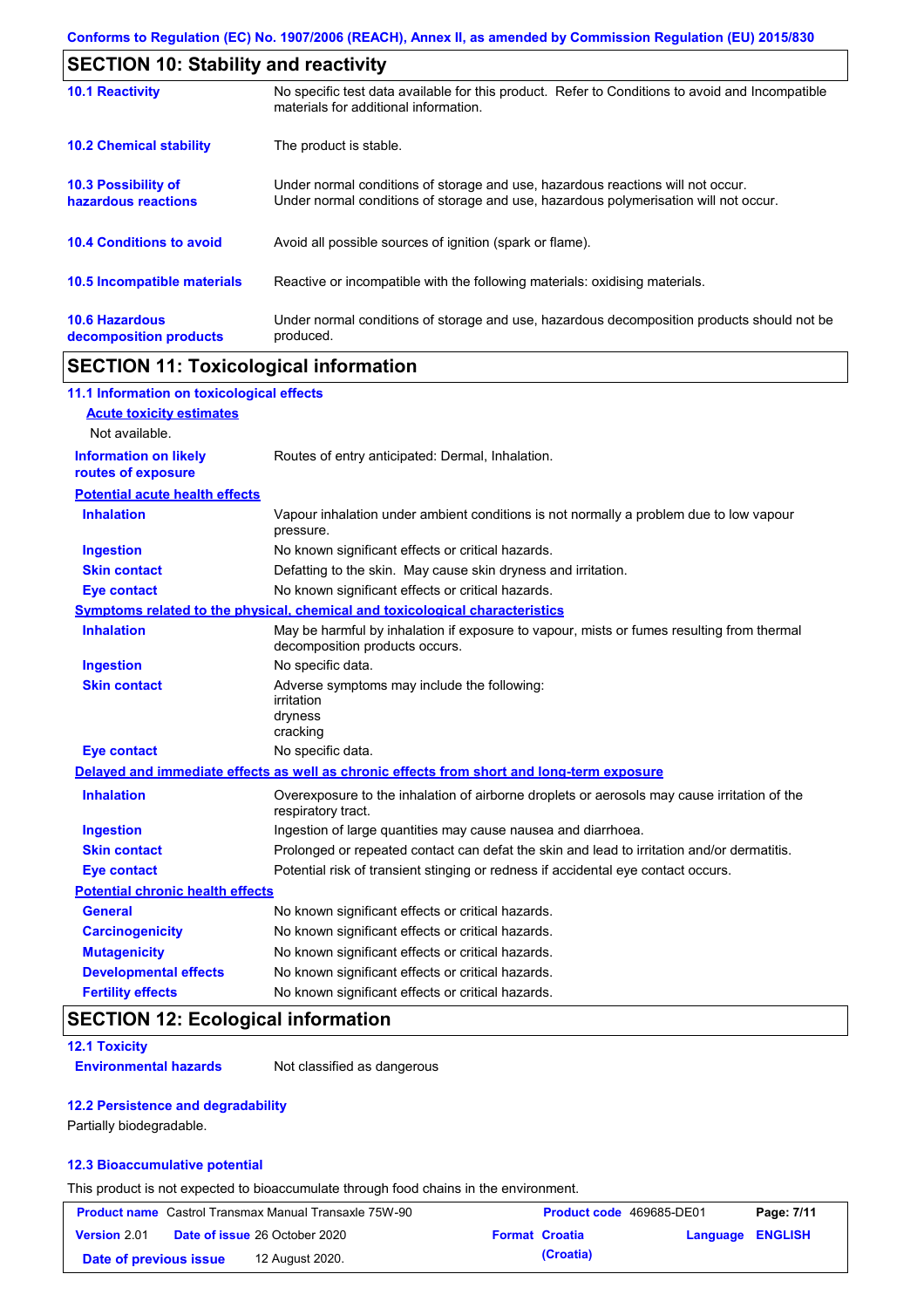## **SECTION 12: Ecological information**

| <b>12.4 Mobility in soil</b>                            |                                                                      |
|---------------------------------------------------------|----------------------------------------------------------------------|
| <b>Soil/water partition</b><br><b>coefficient (Koc)</b> | Not available.                                                       |
| <b>Mobility</b>                                         | Spillages may penetrate the soil causing ground water contamination. |

#### **12.5 Results of PBT and vPvB assessment**

Product does not meet the criteria for PBT or vPvB according to Regulation (EC) No. 1907/2006, Annex XIII.

| 12.6 Other adverse effects          |                                                                                                                           |
|-------------------------------------|---------------------------------------------------------------------------------------------------------------------------|
| <b>Other ecological information</b> | Spills may form a film on water surfaces causing physical damage to organisms. Oxygen<br>transfer could also be impaired. |
|                                     |                                                                                                                           |

### **SECTION 13: Disposal considerations**

### **13.1 Waste treatment methods**

**Product**

```
Methods of disposal
```
Where possible, arrange for product to be recycled. Dispose of via an authorised person/ licensed waste disposal contractor in accordance with local regulations.

**Hazardous waste** Yes.

#### **European waste catalogue (EWC)**

| Waste code | <b>Waste designation</b>                |
|------------|-----------------------------------------|
| 13 02 08*  | other engine, gear and lubricating oils |

However, deviation from the intended use and/or the presence of any potential contaminants may require an alternative waste disposal code to be assigned by the end user.

### **Packaging**

| <b>Methods of disposal</b> | Where possible, arrange for product to be recycled. Dispose of via an authorised person/<br>licensed waste disposal contractor in accordance with local regulations.                                                                    |
|----------------------------|-----------------------------------------------------------------------------------------------------------------------------------------------------------------------------------------------------------------------------------------|
| <b>Special precautions</b> | This material and its container must be disposed of in a safe way. Empty containers or liners<br>may retain some product residues. Avoid dispersal of spilt material and runoff and contact with<br>soil, waterways, drains and sewers. |
| <b>References</b>          | Commission 2014/955/EU<br>Directive 2008/98/EC                                                                                                                                                                                          |

# **SECTION 14: Transport information**

|                                           | <b>ADR/RID</b> | <b>ADN</b>     | <b>IMDG</b>    | <b>IATA</b>    |
|-------------------------------------------|----------------|----------------|----------------|----------------|
| 14.1 UN number                            | Not regulated. | Not regulated. | Not regulated. | Not regulated. |
| 14.2 UN proper<br>shipping name           |                |                | -              |                |
| <b>14.3 Transport</b><br>hazard class(es) |                |                |                |                |
| 14.4 Packing<br>group                     |                |                |                |                |
| 14.5<br><b>Environmental</b><br>hazards   | No.            | No.            | No.            | No.            |
| <b>Additional</b><br><b>information</b>   |                |                |                |                |

**14.6 Special precautions for user** Not available.

**14.7 Transport in bulk according to Annex II of Marpol and the IBC Code** Not available.

| <b>Product name</b> Castrol Transmax Manual Transaxle 75W-90 |  |                                      | <b>Product code</b> 469685-DE01 |                       | Page: 8/11              |  |
|--------------------------------------------------------------|--|--------------------------------------|---------------------------------|-----------------------|-------------------------|--|
| <b>Version 2.01</b>                                          |  | <b>Date of issue 26 October 2020</b> |                                 | <b>Format Croatia</b> | <b>Language ENGLISH</b> |  |
| Date of previous issue                                       |  | 12 August 2020.                      |                                 | (Croatia)             |                         |  |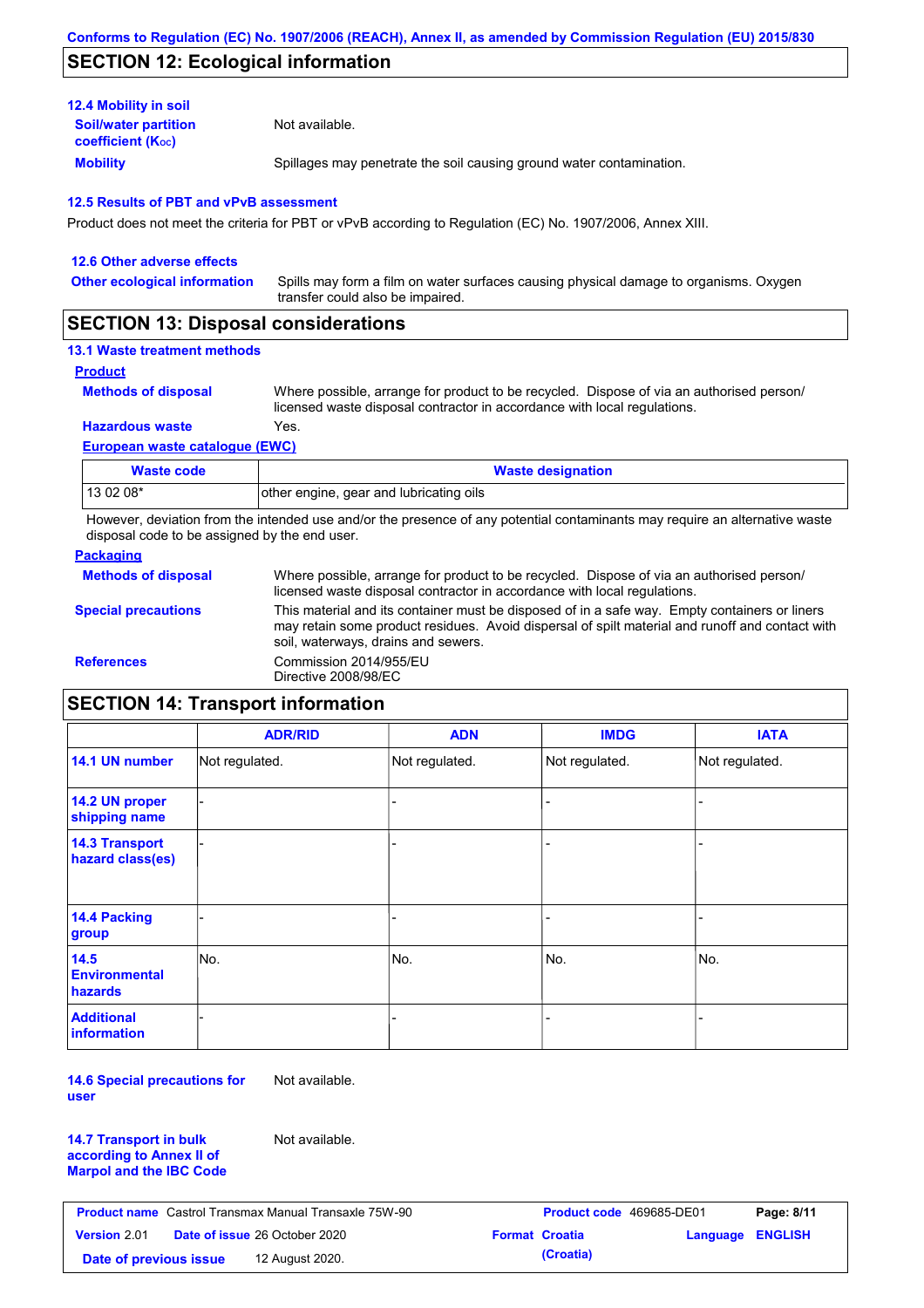# **SECTION 15: Regulatory information**

|                                                                 | 15.1 Safety, health and environmental regulations/legislation specific for the substance or mixture                            |
|-----------------------------------------------------------------|--------------------------------------------------------------------------------------------------------------------------------|
| EU Regulation (EC) No. 1907/2006 (REACH)                        |                                                                                                                                |
| Annex XIV - List of substances subject to authorisation         |                                                                                                                                |
| <b>Annex XIV</b>                                                |                                                                                                                                |
| None of the components are listed.                              |                                                                                                                                |
| <b>Substances of very high concern</b>                          |                                                                                                                                |
| None of the components are listed.                              |                                                                                                                                |
| <b>Other regulations</b>                                        |                                                                                                                                |
| <b>REACH Status</b>                                             | The company, as identified in Section 1, sells this product in the EU in compliance with the<br>current requirements of REACH. |
| <b>United States inventory</b><br>(TSCA 8b)                     | All components are active or exempted.                                                                                         |
| <b>Australia inventory (AICS)</b>                               | All components are listed or exempted.                                                                                         |
| <b>Canada inventory</b>                                         | All components are listed or exempted.                                                                                         |
| <b>China inventory (IECSC)</b>                                  | All components are listed or exempted.                                                                                         |
| <b>Japan inventory (ENCS)</b>                                   | All components are listed or exempted.                                                                                         |
| <b>Korea inventory (KECI)</b>                                   | All components are listed or exempted.                                                                                         |
| <b>Philippines inventory</b><br>(PICCS)                         | All components are listed or exempted.                                                                                         |
| <b>Taiwan Chemical</b><br><b>Substances Inventory</b><br>(TCSI) | All components are listed or exempted.                                                                                         |
| Ozone depleting substances (1005/2009/EU)                       |                                                                                                                                |
| Not listed.                                                     |                                                                                                                                |
| Prior Informed Consent (PIC) (649/2012/EU)<br>Not listed.       |                                                                                                                                |
|                                                                 |                                                                                                                                |
| <b>EU - Water framework directive - Priority substances</b>     |                                                                                                                                |
| None of the components are listed.                              |                                                                                                                                |
| <b>Seveso Directive</b>                                         |                                                                                                                                |

This product is not controlled under the Seveso Directive.

| <b>15.2 Chemical safety</b> | A Chemical Safety Assessment has been carried out for one or more of the substances within  |
|-----------------------------|---------------------------------------------------------------------------------------------|
| assessment                  | this mixture. A Chemical Safety Assessment has not been carried out for the mixture itself. |

# **SECTION 16: Other information**

| <b>Abbreviations and acronyms</b>                            | Inland Waterway                                                                                                                                                                                                                                                                                        | ADN = European Provisions concerning the International Carriage of Dangerous Goods by    |          |                |  |  |
|--------------------------------------------------------------|--------------------------------------------------------------------------------------------------------------------------------------------------------------------------------------------------------------------------------------------------------------------------------------------------------|------------------------------------------------------------------------------------------|----------|----------------|--|--|
|                                                              | Road                                                                                                                                                                                                                                                                                                   | ADR = The European Agreement concerning the International Carriage of Dangerous Goods by |          |                |  |  |
|                                                              | ATE = Acute Toxicity Estimate                                                                                                                                                                                                                                                                          |                                                                                          |          |                |  |  |
|                                                              | BCF = Bioconcentration Factor                                                                                                                                                                                                                                                                          |                                                                                          |          |                |  |  |
|                                                              | CAS = Chemical Abstracts Service                                                                                                                                                                                                                                                                       |                                                                                          |          |                |  |  |
|                                                              |                                                                                                                                                                                                                                                                                                        | CLP = Classification, Labelling and Packaging Regulation [Regulation (EC) No. 1272/2008] |          |                |  |  |
|                                                              | CSA = Chemical Safety Assessment                                                                                                                                                                                                                                                                       |                                                                                          |          |                |  |  |
|                                                              | CSR = Chemical Safety Report                                                                                                                                                                                                                                                                           |                                                                                          |          |                |  |  |
|                                                              | <b>DMEL = Derived Minimal Effect Level</b>                                                                                                                                                                                                                                                             |                                                                                          |          |                |  |  |
|                                                              | DNEL = Derived No Effect Level<br>EINECS = European Inventory of Existing Commercial chemical Substances<br>ES = Exposure Scenario<br>EUH statement = CLP-specific Hazard statement<br>EWC = European Waste Catalogue<br>GHS = Globally Harmonized System of Classification and Labelling of Chemicals |                                                                                          |          |                |  |  |
|                                                              |                                                                                                                                                                                                                                                                                                        |                                                                                          |          |                |  |  |
|                                                              |                                                                                                                                                                                                                                                                                                        |                                                                                          |          |                |  |  |
|                                                              |                                                                                                                                                                                                                                                                                                        |                                                                                          |          |                |  |  |
|                                                              |                                                                                                                                                                                                                                                                                                        |                                                                                          |          |                |  |  |
|                                                              |                                                                                                                                                                                                                                                                                                        |                                                                                          |          |                |  |  |
|                                                              | IATA = International Air Transport Association                                                                                                                                                                                                                                                         |                                                                                          |          |                |  |  |
|                                                              | IBC = Intermediate Bulk Container                                                                                                                                                                                                                                                                      |                                                                                          |          |                |  |  |
|                                                              | <b>IMDG = International Maritime Dangerous Goods</b>                                                                                                                                                                                                                                                   |                                                                                          |          |                |  |  |
|                                                              | LogPow = logarithm of the octanol/water partition coefficient<br>MARPOL = International Convention for the Prevention of Pollution From Ships, 1973 as                                                                                                                                                 |                                                                                          |          |                |  |  |
|                                                              |                                                                                                                                                                                                                                                                                                        |                                                                                          |          |                |  |  |
|                                                              | modified by the Protocol of 1978. ("Marpol" = marine pollution)                                                                                                                                                                                                                                        |                                                                                          |          |                |  |  |
|                                                              |                                                                                                                                                                                                                                                                                                        | OECD = Organisation for Economic Co-operation and Development                            |          |                |  |  |
|                                                              | PBT = Persistent, Bioaccumulative and Toxic                                                                                                                                                                                                                                                            |                                                                                          |          |                |  |  |
| <b>Product name</b> Castrol Transmax Manual Transaxle 75W-90 |                                                                                                                                                                                                                                                                                                        | Product code 469685-DE01                                                                 |          | Page: 9/11     |  |  |
| <b>Version 2.01</b>                                          | Date of issue 26 October 2020                                                                                                                                                                                                                                                                          | <b>Format Croatia</b>                                                                    | Language | <b>ENGLISH</b> |  |  |

**Date of previous issue (Croatia)** 12 August 2020.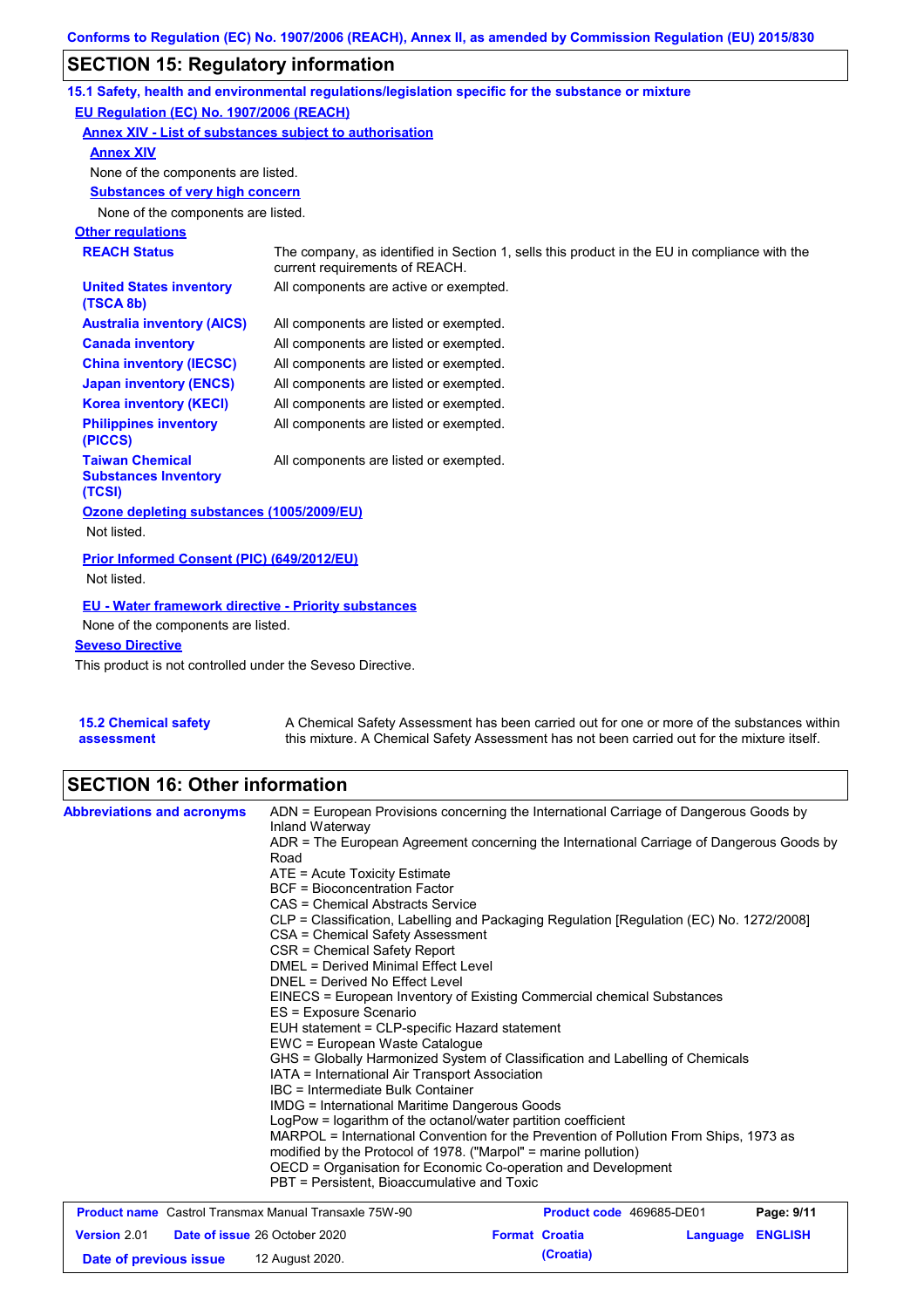### **SECTION 16: Other information**

PNEC = Predicted No Effect Concentration REACH = Registration, Evaluation, Authorisation and Restriction of Chemicals Regulation [Regulation (EC) No. 1907/2006] RID = The Regulations concerning the International Carriage of Dangerous Goods by Rail RRN = REACH Registration Number SADT = Self-Accelerating Decomposition Temperature SVHC = Substances of Very High Concern STOT-RE = Specific Target Organ Toxicity - Repeated Exposure STOT-SE = Specific Target Organ Toxicity - Single Exposure TWA = Time weighted average UN = United Nations UVCB = Complex hydrocarbon substance VOC = Volatile Organic Compound vPvB = Very Persistent and Very Bioaccumulative Varies = may contain one or more of the following 64741-88-4 / RRN 01-2119488706-23, 64741-89-5 / RRN 01-2119487067-30, 64741-95-3 / RRN 01-2119487081-40, 64741-96-4/ RRN 01-2119483621-38, 64742-01-4 / RRN 01-2119488707-21, 64742-44-5 / RRN 01-2119985177-24, 64742-45-6, 64742-52-5 / RRN 01-2119467170-45, 64742-53-6 / RRN 01-2119480375-34, 64742-54-7 / RRN 01-2119484627-25, 64742-55-8 / RRN 01-2119487077-29, 64742-56-9 / RRN 01-2119480132-48, 64742-57-0 / RRN 01-2119489287-22, 64742-58-1, 64742-62-7 / RRN 01-2119480472-38, 64742-63-8, 64742-65-0 / RRN 01-2119471299-27, 64742-70-7 / RRN 01-2119487080-42, 72623-85-9 / RRN 01-2119555262-43, 72623-86-0 / RRN 01-2119474878-16, 72623-87-1 / RRN 01-2119474889-13

#### **Procedure used to derive the classification according to Regulation (EC) No. 1272/2008 [CLP/GHS]**

| <b>Classification</b>                                  |                            | <b>Justification</b> |                                               |  |
|--------------------------------------------------------|----------------------------|----------------------|-----------------------------------------------|--|
| Not classified.                                        |                            |                      |                                               |  |
| <b>Full text of abbreviated H</b><br><b>statements</b> | H304                       |                      | May be fatal if swallowed and enters airways. |  |
| <b>Full text of classifications</b><br>[CLP/GHS]       | Asp. Tox. 1, H304          |                      | <b>ASPIRATION HAZARD - Category 1</b>         |  |
| <b>History</b>                                         |                            |                      |                                               |  |
| Date of issue/ Date of<br><b>revision</b>              | 26/10/2020.                |                      |                                               |  |
| Date of previous issue                                 | 12/08/2020.                |                      |                                               |  |
| <b>Prepared by</b>                                     | <b>Product Stewardship</b> |                      |                                               |  |

#### **Indicates information that has changed from previously issued version.**

#### **Notice to reader**

All reasonably practicable steps have been taken to ensure this data sheet and the health, safety and environmental information contained in it is accurate as of the date specified below. No warranty or representation, express or implied is made as to the accuracy or completeness of the data and information in this data sheet.

The data and advice given apply when the product is sold for the stated application or applications. You should not use the product other than for the stated application or applications without seeking advice from BP Group.

It is the user's obligation to evaluate and use this product safely and to comply with all applicable laws and regulations. The BP Group shall not be responsible for any damage or injury resulting from use, other than the stated product use of the material, from any failure to adhere to recommendations, or from any hazards inherent in the nature of the material. Purchasers of the product for supply to a third party for use at work, have a duty to take all necessary steps to ensure that any person handling or using the product is provided with the information in this sheet. Employers have a duty to tell employees and others who may be affected of any hazards described in this sheet and of any precautions that should be taken. You can contact the BP Group to ensure that this document is the most current available. Alteration of this document is strictly prohibited.

| <b>Product name</b> Castrol Transmax Manual Transaxle 75W-90 |  | <b>Product code</b> 469685-DE01      |  | Page: 10/11           |                         |  |
|--------------------------------------------------------------|--|--------------------------------------|--|-----------------------|-------------------------|--|
| <b>Version 2.01</b>                                          |  | <b>Date of issue 26 October 2020</b> |  | <b>Format Croatia</b> | <b>Language ENGLISH</b> |  |
| Date of previous issue                                       |  | 12 August 2020.                      |  | (Croatia)             |                         |  |